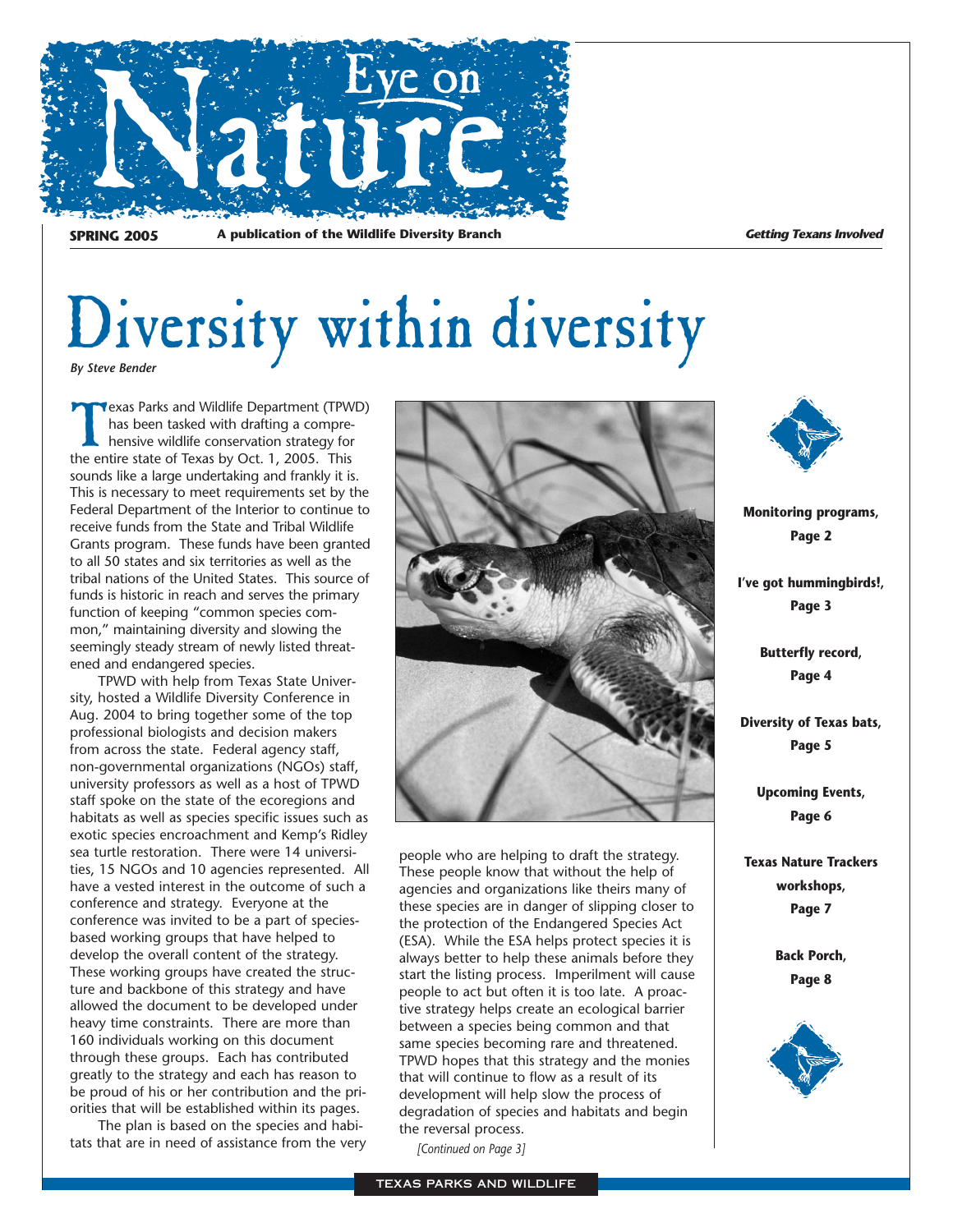## Monitoring programs **for indicator species in aquatic habitats**

*By Marsha Reimer*

hen most frogs and toads begin looking for a warm place to spend the winter, the Strecker's chorus frogs' staccato call can often be heard emanating from a Central and Eastern Texas wetland announcing the beginning of their breeding season. These frogs commonly occur in open woodlands, fields and pastures. What about frogs found in metropolitan areas in Texas? Interestingly enough, there is a little frog whose territory seems to be quickly spreading to major cities in Texas. The cricket-like chirps and trills of the Rio Grande chirping frog, abundant in the Lower Rio Grande Valley, can often now be heard in urban gardens throughout Texas. Then there is the tiny cricket frog that has one of the most recognizable calls of any frog or toad found within this great state. All you have to do is click two rocks together any time of day on a warm spring or summer day and these tiny amphibians will answer with a loud similar response. Cricket frog populations are declining in our northern states but it still can be found throughout all but the most western portions of Texas. These are only a few of at least 41 fascinating species of frogs and toads that live in Texas. So far, in Texas, only the Houston toad is federally listed as endangered.

Amphibians breathe at least partly through their skin and this makes them highly susceptible to any pollutant that invades their environment. An abundance and diversity of frogs and toads in a wetland is a very good sign that it is a healthy habitat. To learn more about the health of wetlands within their community, volunteers can attend a Texas Amphibian Watch workshop where they will learn how to identify and monitor frog and toad populations.

Many of our rivers and streams hold amazing creatures that are often overlooked. They are freshwater mussels and there are at least 52 Unionid species in Texas. Native Americans





used them for tools and as a food source. Before the discovery of plastic, their opalescent nacres were used to make buttons. These animals have unusual common names like the Texas heelsplitter, threehorn wartyback and smooth pimpleback. They also have a truly unique life cycle that is directly tied to fish. Currently around 38% of freshwater mussels in Texas are seriously imperiled. So far, in Texas, only the Ouachita rock-pocketbook is federally listed as endangered.

Freshwater mussels or bivalves are filter feeders and they are very sensitive to pollutants in their aquatic habitat, especially sediments. An abundance and diversity of native freshwater mussels can be a good indicator of the health of a stream. Volunteers can attend a Texas Mussel Watch workshop where they will learn how to identify and monitor populations of these remarkable animals.

Texas Amphibian Watch and Texas Mussel Watch are both Texas Nature Tracker wildlife monitoring projects sponsored by the Texas Parks and Wildlife Department. Both projects involve monitoring animals that can be indicator species of a healthy aquatic environment.

To learn more about these workshops and other Texas Nature Tracker projects please go to our web site at:

www.tpwd.state.tx.us/nature/education/tracker/

**Marsha is coordinator of the Nature Trackers program at TPWD working out of Austin.**

**Eye On Nature Spring, 2005**

**Texas Parks and Wildlife Department** *To manage and conserve the natural and cultural resources of Texas and to provide hunting, fishing and outdoor recreation opportunities for the use and enjoyment of present and future generations.*

#### **GOVERNOR OF TEXAS Rick Perry**

**COMMISSION Joseph B.C. Fitzsimons, Chairman** San Antonio **Alvin L. Henry, Vice-Chairman** Houston **J. Robert Brown** El Paso **Ned S. Holmes** Houston **Peter M. Holt** San Antonio **Philip Montgomery** Dallas **John D. Parker** Lufkin **Donato D. Ramos** Laredo **Mark E. Watson, Jr.** San Antonio

**Lee M. Bass, Chairman-Emeritus**  Fort Worth

> Executive Director **Robert L. Cook**

Wildlife Division Director **Mike Berger**

#### **EYE ON NATURE STAFF Mark Klym Editor**

**Pat Morton Production Manager**

**Texas Parks and Wildlife Department receives federal financial assistance from the U.S. Fish and Wildlife Service. Under Title VI of the Civil Rights Act of 1964, Section 504 of the Rehabilitation Act of 1973, Title II of the Americans with Disabilities Act of 1990, the Age Discrimination Act of 1975, and Title IX of the Education Amendments of 1972, the U.S. Department of the Interior and its bureaus pro**hibit discrimination on the basis of race, color,<br>national origin, age, disability or sex (in educational<br>programs). If you believe that you have been dis-<br>criminated against in any Texas Parks and Wildlife<br>Department prog **desire further information, please call or write: The U.S. Fish and Wildlife Service, Office for Diversity and Civil Rights Programs - External Programs, 4040 N. Fairfax Drive, Webb 300, Arlington, VA 22203, (703) 358-1724.**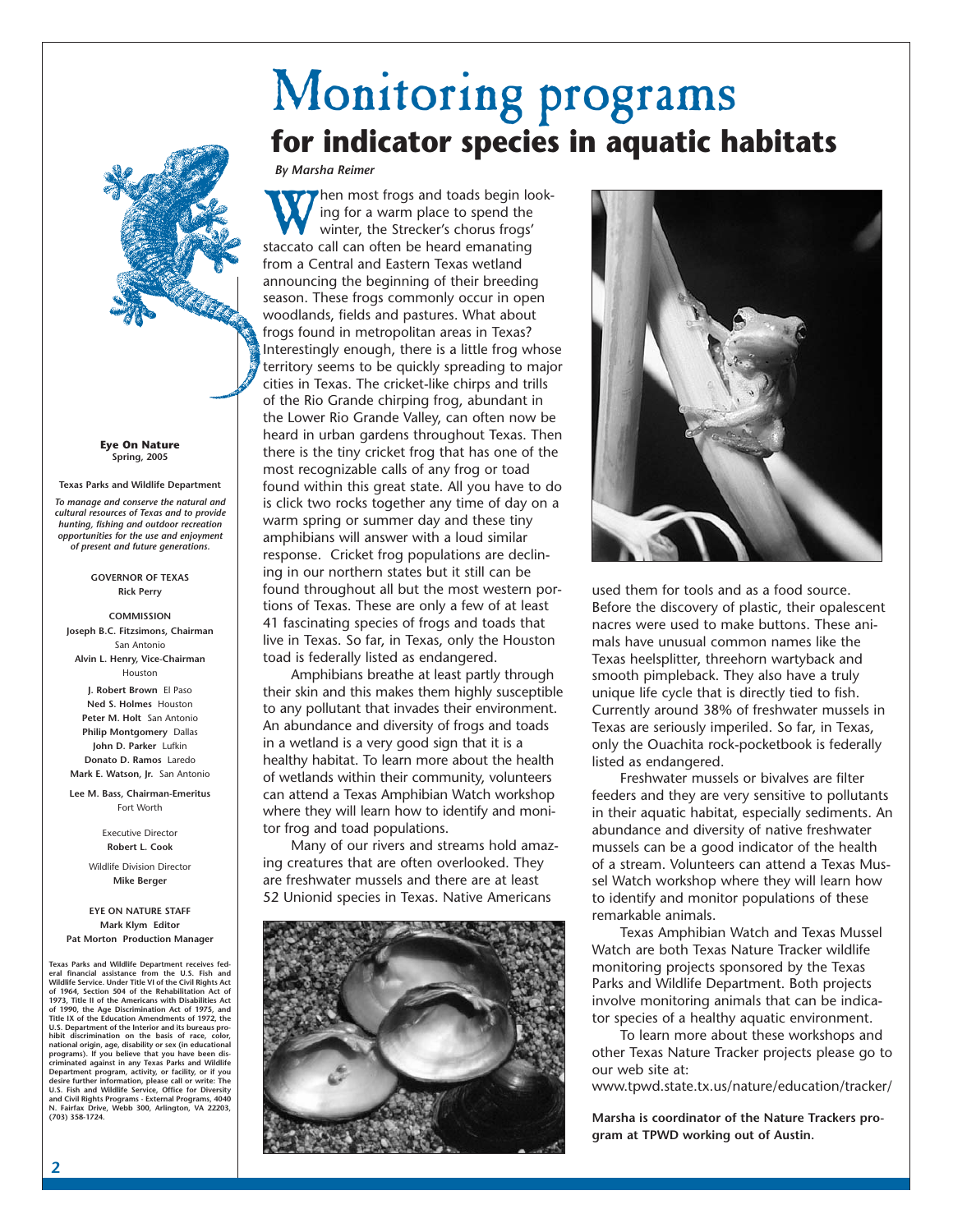#### *[Diversity within diversity Continued]*

If you are interested in reviewing the strategy once it has been developed, please feel free to contact Steven Bender at TPWD or monitor the Texas Parks and Wildlife Department Web site to discover when the final draft will be available. It is our intent to have a draft completed by March 2005. In order to increase the chances that this document is the best TPWD can provide we will bring it to the public for comment. This is yet another way to increase the diversity of reviewers and contributors. We look forward to working with you on finalizing this historic document.

**Steve Bender is a Wildlife Planner with Texas Parks and Wildlife Department working out of our Austin headquarters.**



## I've got hummingbirds! **But what hummingbirds do I have?**

*By Mark Klym*

The quiet of the cool spring day is<br>shattered suddenly by a violent<br>rush of wings. The once still yard<br>resounds with chatter as the defender shattered suddenly by a violent rush of wings. The once still yard dives at the brazen intruder. Wings blur, tails turn, and the victorious defender perches at the convenient feeder and settles in for a drink.

How many times each day is this scene replayed for Texans as hummingbirds — those violent, aggressive, territorial denizens we love so dearly settle into our gardens for the nesting season. But a hummingbird in Bowie County probably is not the same as that hummingbird you just saw out there in Culberson County. Texas enjoys a wealth of hummingbird diversity, and we thought it might be interesting to explore that wealth by region and by season and see what we are doing to try to maintain that diversity (and maybe even enhance it!)

The Ruby-throated Hummingbird, once thought to be the hummingbird of the eastern United States, is beginning



**Rufous Hummingbird**

to feel a little competition in some places. In Texas, this bird is primarily seen in the eastern part of the state areas where tall trees are found are usually areas associated with the Rubythroated Hummingbird. It has also been found in the state as far west as El Paso and is seen each year in the panhandle. While this bird is making its presence known in the west, several species including Rufous Hummingbirds, Allen's Hummingbirds, Broad-tailed Hummingbirds, Buff-bellied Hummingbirds, Broad-billed Hummingbirds and others are being seen in the areas of East Texas once thought to be exclusively Ruby-throated domain. Most of the diversity in this region will occur during the fall and winter months. Houston, during the 2004–2005 season hosted at least five species of hummingbird.

North Texas residents are not left out of the party. The panhandle has long shared Ruby-throated and Blackchinned Hummingbirds but they can also enjoy the Rufous Hummingbird, the Broad-tailed Hummingbird, the Calliope Hummingbird, the Anna's Hummingbird and several of our western mountain birds. Again, most of the diversity occurs late in the summer into early fall, with only a few hummingbirds ever recorded during the winter months.

Long recognized as a hotspot for hummingbird diversity, West Texas continues to be a magnet for the hummingbird enthusiast. Sixteen of the eighteen species documented for Texas have been seen in this mountainous, highly diverse habitat. Only the Buff-



bellied Hummingbird and the Greenbreasted Mango have yet to be documented from this region. While late summer is probably the peak of diversity in this region — last year the Davis Mountains recorded 10 species on a single weekend — some of the real treasures are seen during the late winter and spring months.

The Rio Grande Valley, with its myriad of tropical treats, does not disappoint the hummingbird enthusiast. Buff-bellied and Ruby-throated Hummingbirds are to be expected, but Rufous Hummingbirds, Calliope Hummingbirds and the occasional Green Violet-ear, Green-breasted Mango and Broad-billed Hummingbird among other western hummingbirds always make the valley an exciting experience. Birding in the Rio Grande Valley is great at any time

*[Continued on Page 6]*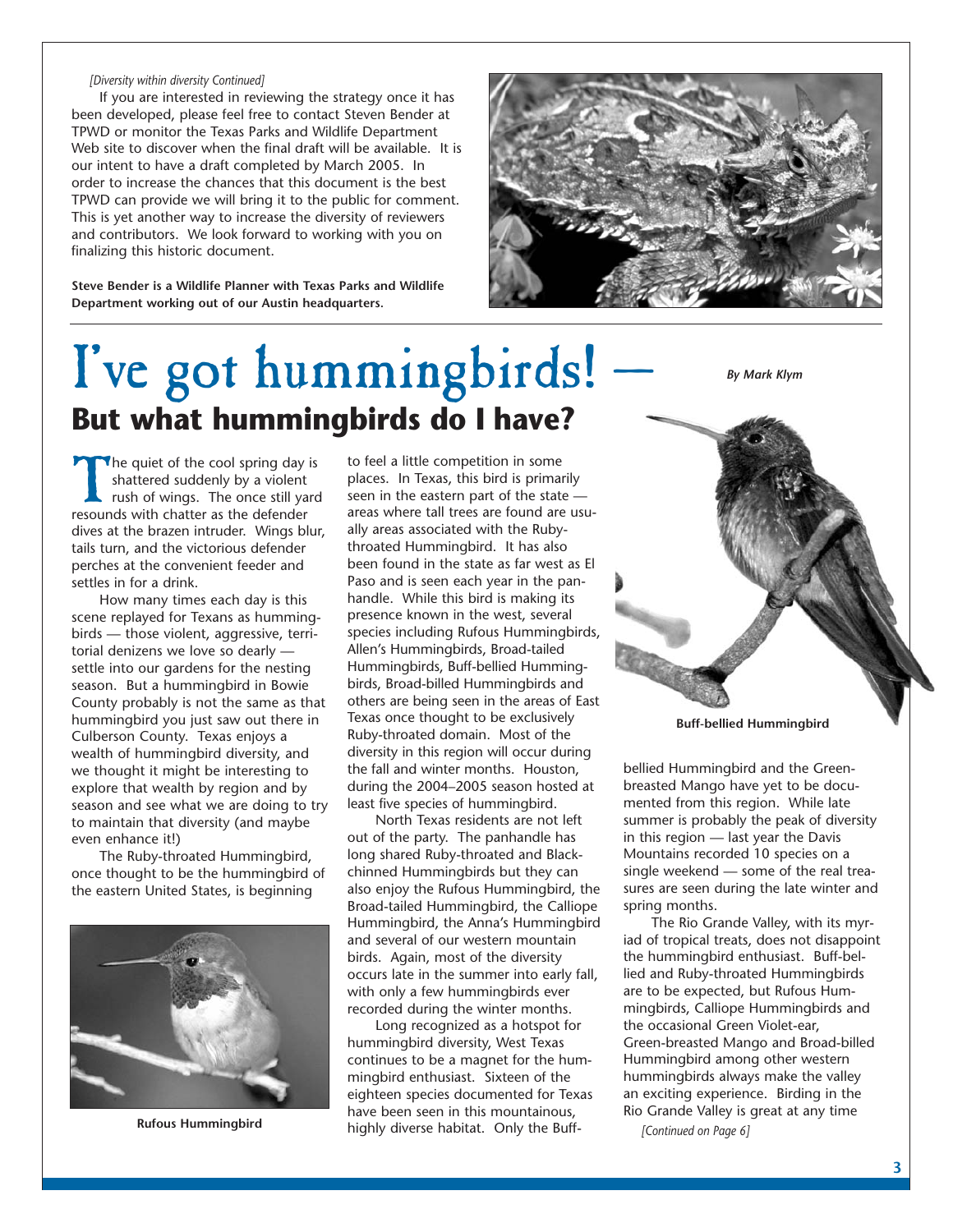A bumper year for butterfly records! A bumper year for butterfly records!

*By Mike Quinn*

PHOTOS COURTESY OF MIKE OUINN

Vwo thousand and four was a fantastic year for butterfly records! Well over 500 new county records were reported by butterfly enthusiasts from across Texas! Ten butterfly and moth records were new to the United States! The majority of the new U.S. records were found in Hidalgo County in the Lower Rio Grande Valley.

The 500 plus new county records in one year were without precedence. There haven't been 10 new U.S. records since 1973 when 14 new butterflies were reported in the RGV! This phenomenally large number of new butterfly records immediately begs the question, "Why?"

One answer that quickly comes to mind is that there are now many times more people looking at butterflies than in the past and that more eyes looking means more rarities found. Whatever environmental conditions contributed to the butterfly outbreak, 500 new records wouldn't have been reported if there wasn't also an outbreak of butterfly enthusiasts to see them.

Not only were there more people watching butterflies, but the optics and field guides required to make identifications have much improved. Close-focusing binoculars and guides depicting live butterflies are now the norm.

Cameras are much improved as well. The modern digital camera or "digi-cam," coupled with the internet surely played a roll in the compilation of these records. Digital photos shot during the day were often posted that night to web sites such as the North American Butterfly Association's South Texas Web site which alerted people to the fact that a great butterfly year was afoot.



The TX-Butterfly listserv served as an active conduit for useful information. Over 300 subscribers listened and learned about what was being seen and where, then went out and found their own interesting set of butterflies to e-mail to the list.

In South Texas, all the new butterfly gardens being planted served to lure butterflies out of the woods and concentrate them for easy viewing. Every park, wildlife refuge and nature center in the Valley has planted new butterfly habitat over the last few years.

Also in South Texas the Texas Butterfly Festival annually draws hundreds of people from across the nation to Mission. Festival participants go on daily tours and learn of the local hotspots which they then usually revisit several more times on their own.

Simple geography played a roll in the new records. Tamaulipas has the greatest biological diversity of any of Mexico's northern states. All the butterflies have to do is fly across the Rio Grande, which many obviously did in 2004.

But what were the conditions like in 1973 when 14 new U.S. butterfly records were reported? Well there were no closefocusing binos, digicams, internet, field guides showing living butterflies, butterfly gardens and no large number of butterfly watchers. In fact, the 14 new U.S. records in 1973 were reported by just two people, Mike Rickard and William McGuire collecting in Cameron and Hidalgo counties!

What 1973 and 2004 did have in common is that both years were the second of two consecutively wet years, a relatively rare condition in the semi-arid Rio Grande Valley.

As Tamaulipas has nearly twice as many butterfly species as south Texas, we can expect a steady stream of new U.S. records crossing our border, if it continues to rain…

**Mike Quinn is an entomologist with Texas Parks and Wildlife Department working out of Austin.**

## Did You Know?

… butterflies' and moths' wings are actually transparent? The iridescent scales, which overlap like shingles on a roof, give the wings the colors that we see.

... butterflies don't have mouths that allow them to bite or chew? They, along with most moths, have a long straw-like structure called a proboscis which they use to drink nectar and juices.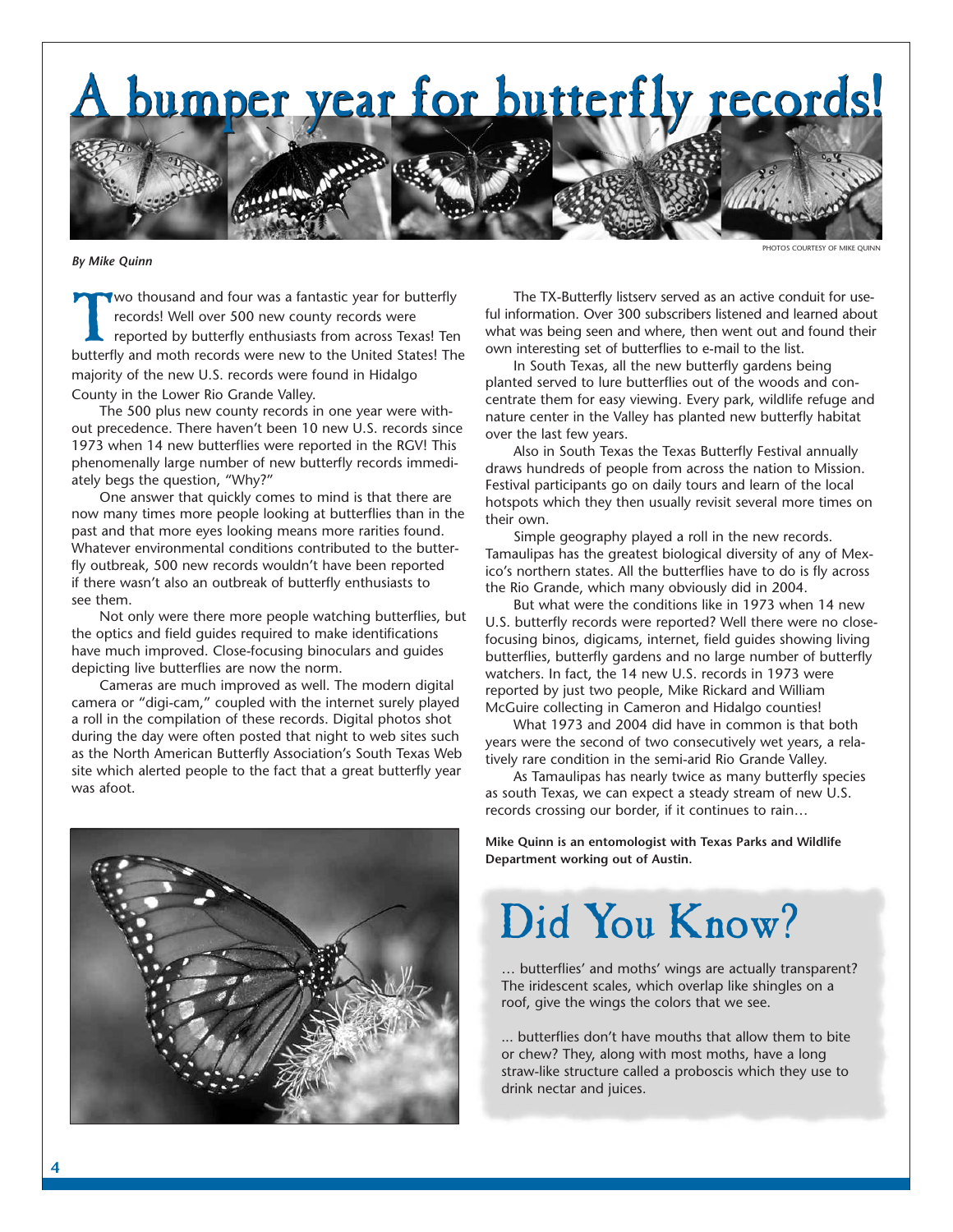# Diversity of Texas bats

*By Meg Goodman*

ats are found all over the world in a variety of places. In fact, with over 1,000 different species, bats make up a quarter of all mammals. The United States is home to 47 different species of bats. 33 of which have been r fact, with over 1,000 different species, bats make up a quarter of all mammals. The United States is home to 47 different species of bats, 33 of which have been recorded in Texas, making Texas the state with the highest bat diversity.

Texas has high bat diversity due to the variety of ecoregions throughout the state and availability of roosting sites. The Trans-Pecos region of Texas has the highest bat diversity within the state, with at least 22 different species having been recorded. Big Bend National Park is a great place to find a variety of interesting bats such as the pallid bat (*Antrozous pallidus*). This bat feeds mostly on or near the ground and has an extraordinary diet including things such as centipedes and scorpions. Another bat found in the area is the ghostfaced bat (*Mormoops megalophylla*). This is perhaps one of the most interesting looking bats in the state. It has flaps of skin around its chin and large rounded ears which make it appear as though its eyes are within its ears. The federally endangered Mexican long-nosed bat calls Big Bend National Park home during the summer months and is unique because it is a pollinator. It uses its long pointed nose and tongue in order to feed on the nectar and pollen of the century plant. Big Bend National Park is also home to the largest and smallest Texas bats. The largest is the western mastiff bat (*Eumops perotis*) and the smallest is the western pipistrelle (*Pipistrellus hesperus*). Most of these bats live high up on cliff crevices or in caves and are rarely encountered by humans, except for the pallid bat which can be found night roosting on porches





in the area.

If you want to encounter a large number of bats, head out to the Texas Hill Country during the summer months, where you can observe one of the nightly emergences of millions of Mexican free-tailed bats (*Tadarida brasiliensis*). These bats migrate up to central Texas from Mexico in early spring and give birth to one pup during the summer. These bats eat tons of insects each night, many of which are costly agricultural pests such as the cotton boll-worm moth and corn ear-worm moth.

South Texas is home to the state-threatened southern yellow bat (*Lasiurus ega*) which can be found roosting singly in the dead fronds of palm trees. It is important that people refrain from trimming their dead palm fronds if possible, especially during the months of April through July when flightless young may be present.

The bottomland hardwood forests of east Texas host many interesting bat species including the state threatened Rafinesque's big-eared bat (*Corynorhinus rafinesquii*) which can be found in small groups in the hollows of large bottomland trees. Another interesting bat of East Texas is the Seminole bat (*Lasiurus seminolus*) which roosts singly in Spanish moss.

As you can see, Texas bats are very diverse and live in a wide variety of places. These bats are both ecologically and economically important as they are the primary consumers of night flying insects, many of which are pest species. It is important that we continue to learn more about these species and conserve their habitat. Texas Parks and Wildlife is doing just this with the many bat projects that they have going on throughout the state. If you would like to learn more about bats, places to see a bat emergence or about bat projects going on in the state, please visit:

www.tpwd.state.tx.us/nature/wild/vertebrate/mammals/bats/ You can also contact TPWD's bat biologist at meg.goodman@tpwd.state.tx.us or (512) 912-7042.

**Meg is the bat biologist working out of Austin.**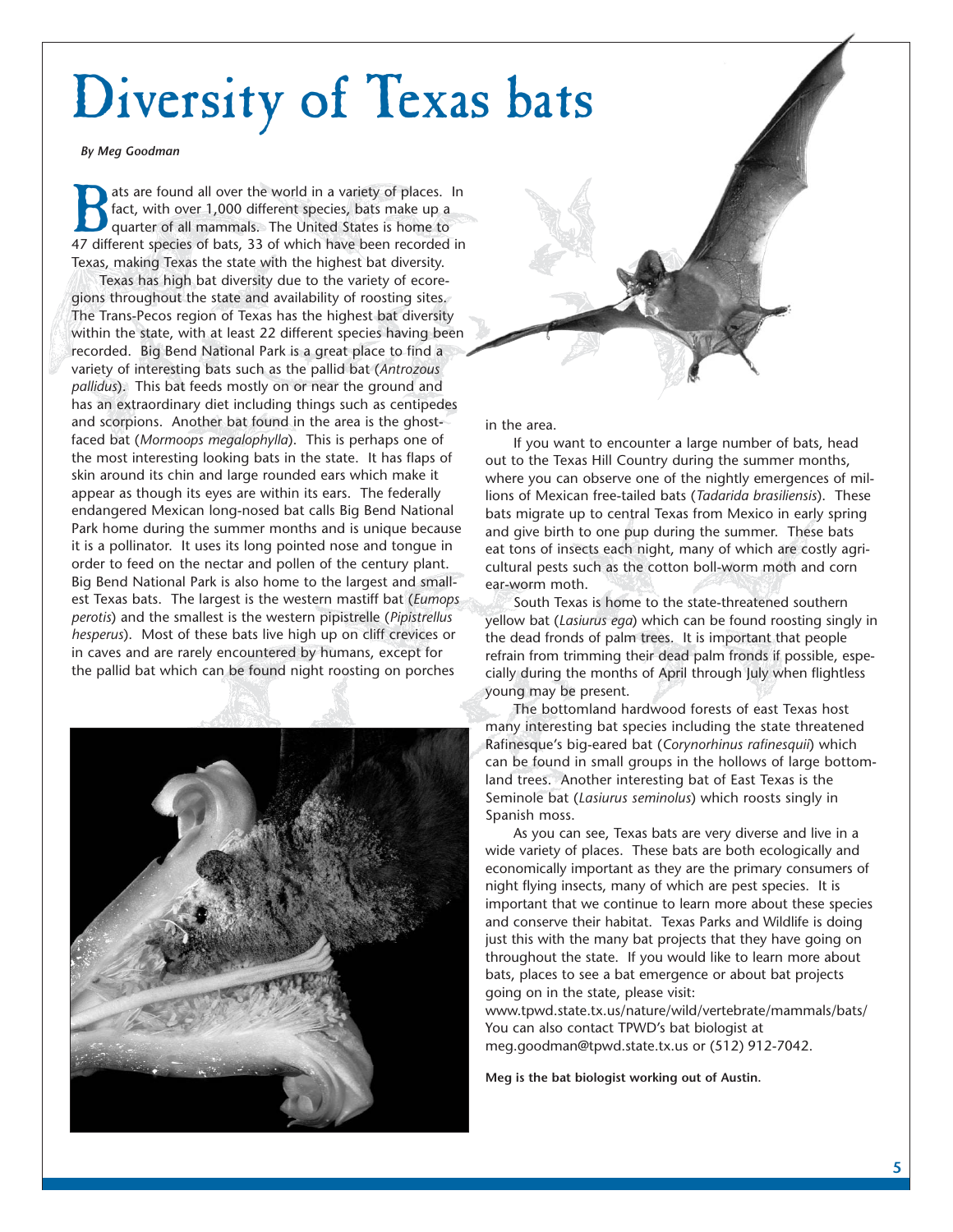#### *[I've got hummingbirds Continued]*

and the hummingbirds are a welcome treat anytime as well. The Texas Hill Country is the home of the Black-chinned Hummingbird, while the Ruby-throated Hummingbird patrols the regions below the Edwards Plateau. These birds may be joined by as many as 14 other species, making this regions potential quite significant. The great diversity is not expected, like it is in the Trans Pecos, but the 2004–2005 winter season



had five species of hummingbird recorded in the greater Austin area. Summer visitors from Mexico often make that the time to be in the Hill Country though.

What is the secret to hummingbird diversity? While food plants and feeders will certainly Black-chinned Hummingbird **out of Austined Hummingbird out of Austin.** 

attract the birds, places where I enjoy the real rarities always have one thing in common — trees and brush. Shelter is vital to the survival of these birds, and more shelter often means more birds and different birds. This is becoming a significant message in publications, programs and workshops focused on hummingbirds and their habitats across the state.

A great way to learn more about these birds is by participating in one of the many hummingbird festivals or other hummingbird related events across the state. This year, a fourth festival was added to the hummingbird tour in Junction, Texas. Other festivals include the Davis Mountains Hummingbird Festival in August, and the Xtreme Hummingbird Xtravaganza in Lake Jackson and Hummer-Bird Celebration in Rockport, both in September.

More information on Texas Hummingbirds and the Texas Hummingbird Roundup can be found at www.tpwd.state.tx.us/hummingbirds.

**Mark is coordinator of the Texas Hummingbird Roundup working**

# Upcoming Events

#### **Hummingbird Workshops**

**Barton Warnock Education Center** April 23 – 24

**Fort Worth Nature Center** Aug. 27

#### **Nature Festivals**

**9th Annual Great Texas Birding Classic** Texas Coast April 16–24 Carol Jones (866) GTBCLAS

**Red River Valley Birding and Nature Festival** Pottsboro April 21–24

**Birding In The Big Thicket** Kountze April 22–24 Kountze Chamber of Commerce (866) 456-8689

**12th Annual Bluebird Festival** Wills Point April 23 Wills Point Chamber of Commerce (903) 873-3111

#### **Nature Quest 2005**

Concan April 26–May 1 Texas Hill Country River Region (800) 210-0380

#### **5th Annual Texas Songbird Festival** Lago Vista

April 29–May 1 Lago Vista Chamber of Commerce (888) 328-LAGO

#### **2nd Annual Birdfest**

Chappell Hill April 29–May 1 Washington County Convention and Visitors Bureau (888) BRENHAM

#### **Spring Naturefest**

Nacogdoches April 30 (936) 569-7981

#### **6th Annual Dragonfly Days** Weslaco May 12–15

Valley Nature Center (956) 969-2475

**Big Bend Nature Festival** Big Bend National Park Aug. 12–14 (432) 447-2236

**Davis Mountains Hummingbird Festival** Fort Davis Aug. 18–21 Chihuahuan Desert Research Institute (432) 364-2499

**Xtreme Hummingbird Xtravaganza** Lake Jackson Sept. 10 Gulf Coast Bird Observatory (979) 480-0999

**Hummer/Bird Celebration** Rockport Sept. 15–18 Rockport/Fulton Chamber of Commerce (800) 242- 0071

**A Celebration of Flight** Corpus Christi Sept. 22–25 Joel Simon (361) 241-2617

**Texas Parks and Wildlife Expo** Austin Oct. 1–2 Contact: (800) 792-1112

**National Wildlife Refuge Week Statewide** Oct. 1–9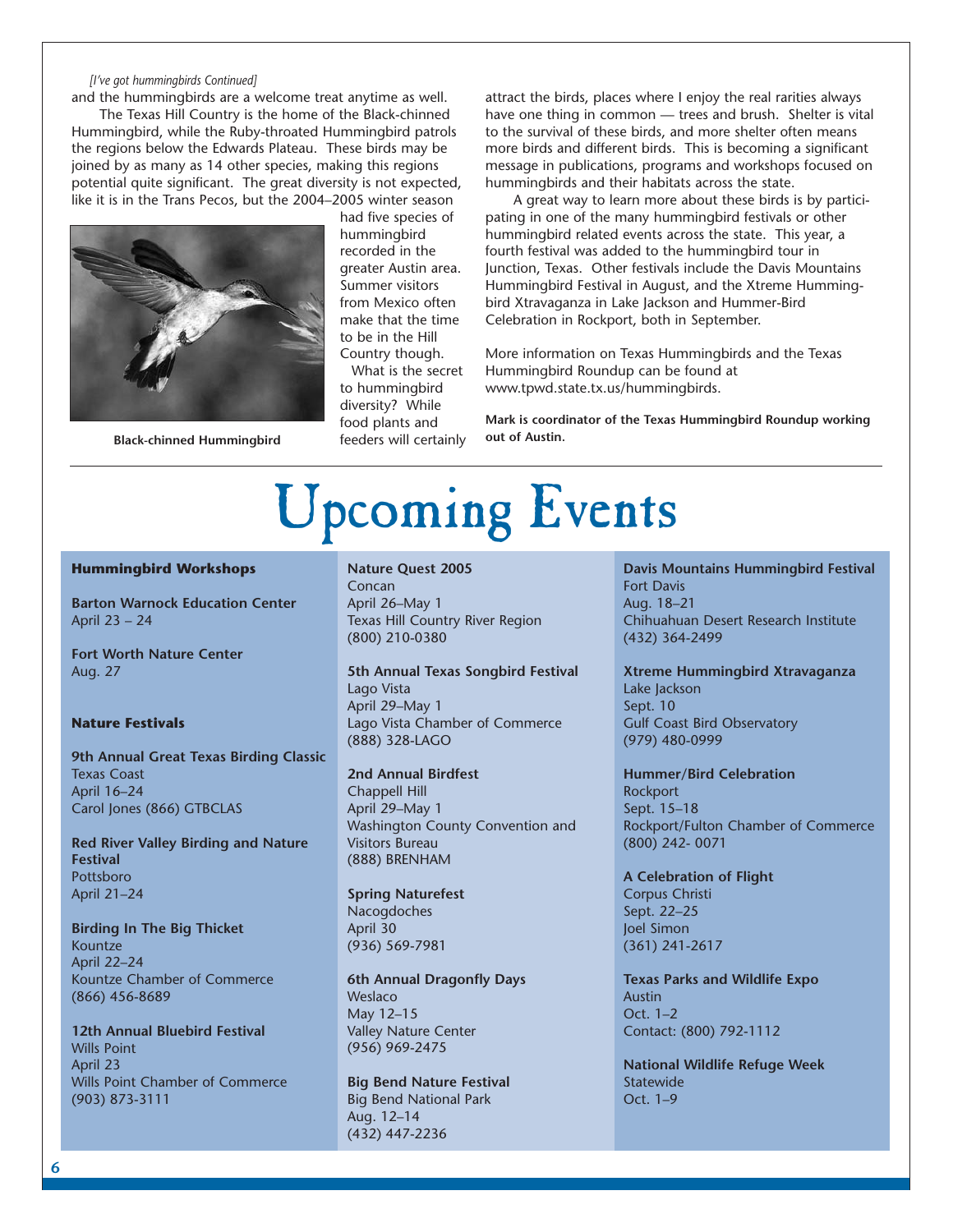#### *[The Back Porch Continued]*

Ornithological Society to accept this species for the state list because many people have seen them and numerous good images were taken, the number of birds known for the state will be 627 species. The next highest is California with about 619 and I think many of my bird friends in California are jealous of our Texas species count. Texas is blessed with a high hummingbird fauna. Texas has 18 hummers occurring here while the next highest state is Arizona with 17 hummers. I think most people would say Arizona is the hummer center of the United State. Not so! Keep feeding those hummers and enjoy them, too. The four counties in the Lower Rio Grande Valley have 505 species of birds recorded from them. That is more birds in those four counties alone than is known from the entire state of Oklahoma. Texas now ranks as the number one state for birdwatching in the United States. So that can be added to our number one ranking for hunting and number two ranking for fishing.

Our invertebrate fauna is very high in Texas. Although we are still accumulating the information, we know the final count of insects will be around 30,000 species. Other states are doing the same so we do not know how we rank. However, we rank very high in butterflies, so high in fact that the North American Butterfly Association International Butterfly Park was recently opened near the World Birding Center in Bentsen-Rio Grande State Park by Mission. Why do we have the butterfly park in the Lower Rio Grande Valley? Texas has a butterfly fauna of over 430 species but the three counties of Cameron, Hildago and Starr have over 300 species known from them. Six new

records of species of butterflies were discovered and photographed in the LRGV in December, 2004, by amateur butterfly enthusiasts. Those three Texas counties have more butterflies



known from them than occur in all of the states east of the Mississippi River including Florida! Even visitors from overseas are coming to South Texas to see and photograph the butterflies, many of which are tropical species occurring no where else in the United States.

Karst invertebrate and plant biodiversity is also very high. But that is another article for a future column. Suffice to say in closing, you can be Texas Proud of our state's biodiversity. It ranks right up there with the best of the rest and outranks most of the best.

**Duane is Program Leader for the Nongame and Rare and Endangered Species Programs.**

## Texas Nature Trackers workshops



#### April 8-9, 2005 – Waco, Texas

Texas Amphibian Watch and Texas Mussel Watch Training Workshops – Advanced training for Texas Master Naturalists. SBEC and TEEAC credit available for teachers. Sponsored by the Heart of Texas Master Naturalist Chapter and held at Lake Waco Wetlands Research and Education Center, 1752 Eichelberger Crossing. 3-10 p.m. April 8, 10 a.m.-5:30 p.m. April 9; fee \$10 per workshop; preregistration required; for registration or more information contact Nora Schell e-mail noras@ci.waco.tx.us or phone (254) 848-9654.

#### April 20, 2005 – Austin, Texas

Texas Amphibian Watch Workshop – Advanced training for Texas Master Naturalists. SBEC and TEEAC credit available for teachers. Held at the Beverly S. Sheffield Education Center, 2201 Barton Springs Road. 5:30 - 10 p.m. fee \$15 includes pizza; preregistration required; for registration or more information call: (512) 327-8181

#### April 29-30, 2005 – Abilene SP

Texas Amphibian Watch and Texas Mussel Watch Training Workshops – Advanced training for Texas Master Naturalists. SBEC and TEEAC credit available for teachers. Sponsored by the Big Country Chapter Texas Master Naturalists and held at Abilene State Park. 5-10 p.m. April 29, 10 a.m.-5:30 p.m. April 30; fee \$10 per workshop; preregistration required; for registration or more information contact Melissa Clifton, President, Big Country Chapter Texas Master Naturalist, e-mail Melissa.clifton@aisd.org or phone (325) 529-5595, (325) 660-5610 or (325) 572-3204.

#### May 20-21, 2005 – Dallas, Texas

Texas Amphibian Watch and Texas Mussel Watch Training Workshops - Advanced training for Texas Master Naturalists. SBEC and TEEAC credit available for teachers. Sponsored by the North Texas Chapter Texas Master Naturalists. Location TBA. 3 -10 p.m. May 20, 10 a.m.-5:00 p.m. May 21, fee \$10 per workshop; preregistration required; for registration or more information contact Linda Sharp, e-mail xxxsharp@aol.com or phone (972) 458-8585.